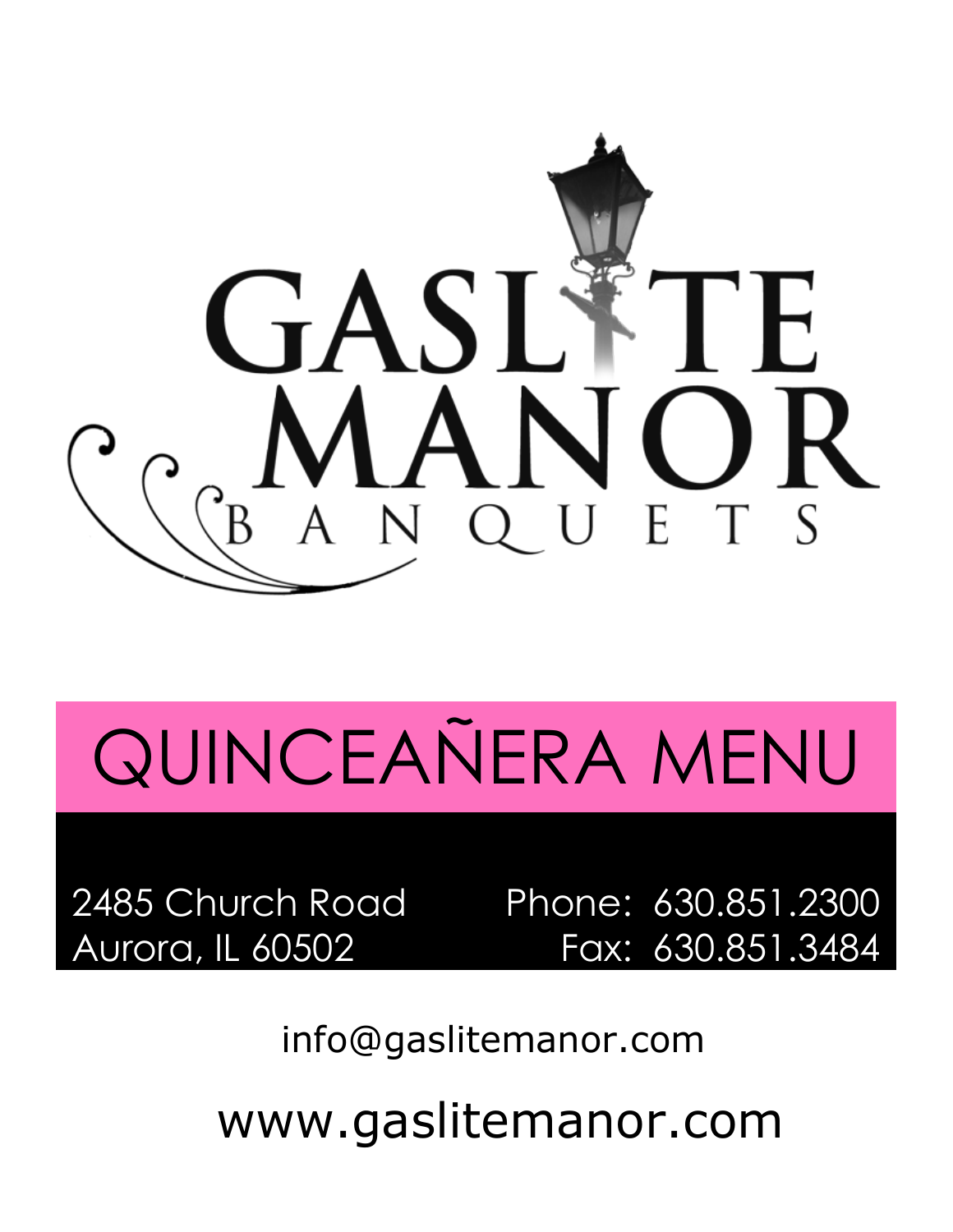

Next to her wedding day, a Quinceañera celebration is a very important day in a young woman's life. It's a coming of age party that the entire family will remember for years to come. Quinceañeras are exciting, fun, and detailed events that require a lot of planning and preparation. By choosing Gaslite Manor to host your party, we can assure you that your daughter will have the Quinceañera she's always wanted.

# Package

*Our Quinceañera package includes the following:*

Room Rental from 6:00 p.m. to Midnight Dinner is Served from 6:30 to 8:00 p.m. Soda, Domestic Beer & Wine from 6:00 to 8:00 p.m. White Tablecloths Color Napkins

## **Notes**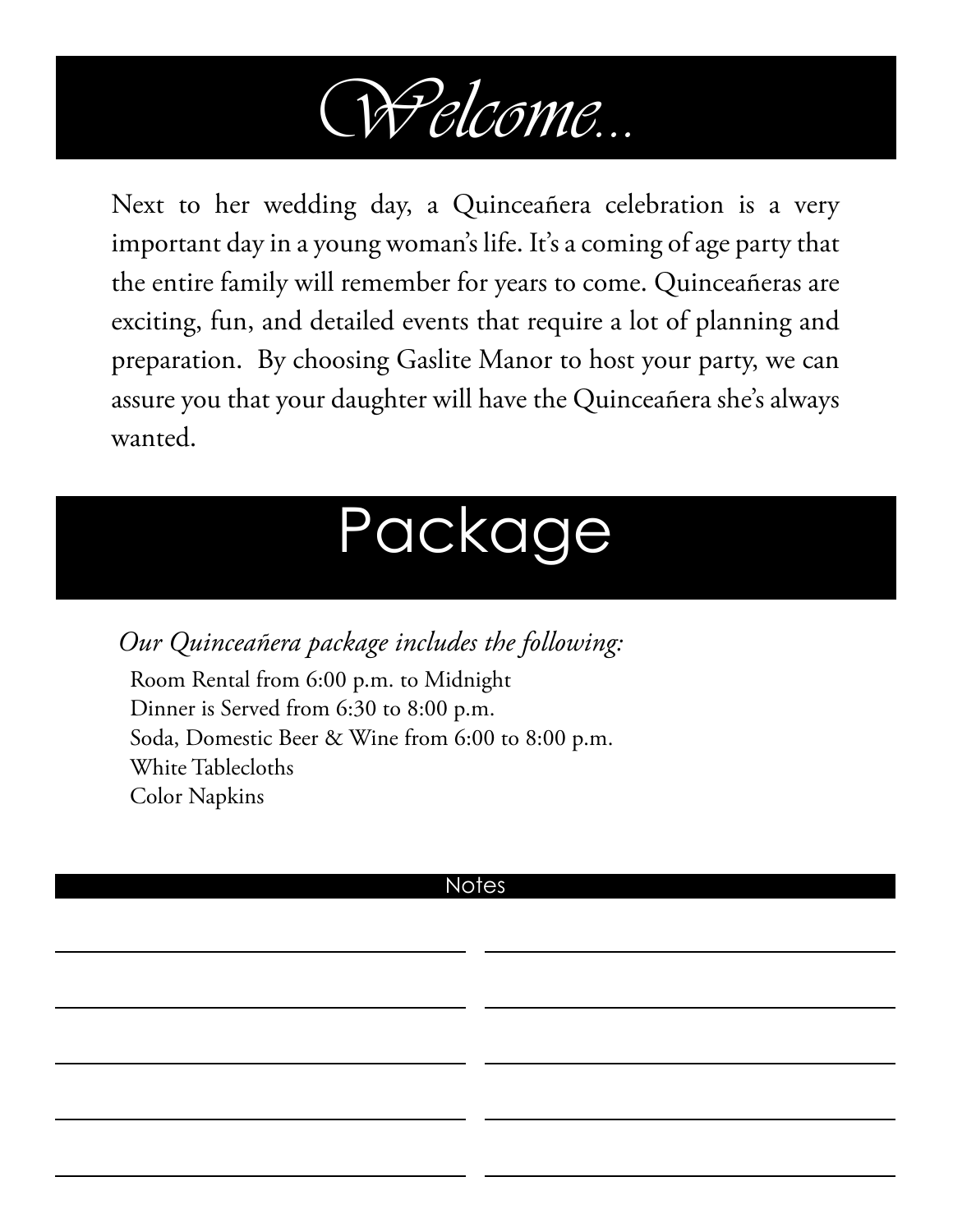# **Buffets**

## Traditional American

- Fresh Mixed Salad Greens Baked *or* Fried Chicken
- 
- 
- Roasted Potatoes, Garlic Mashed Potatoes *or* Mashed Potatoes with Gravy
- Fresh Baked Bread

**FRIDAYS & SUNDAYS SATURDAYS**  $42$  46.5  $32$   $46.5$ **35.50 42 46.50**

### Traditional Mexican

- 
- 
- Tortilla Chips & Salsa Corn Tortillas
- 
- Baked Chicken Beef Fajitas

**FRIDAYS & SUNDAYS SATURDAYS** 

33.00 **35.50**

## El Grande

- Fresh Mixed Greens Guacamole
- 
- Tortilla Chips & Salsa Jalapeño Peppers
- 
- 
- 

## **FRIDAYS & SUNDAYS SATURDAYS**

**39.00**

- 
- Pasta Vegetable Salad Tender Roast Sirloin of Beef *or* Roast Loin of Pork
- Creamy Potato Salad Mostaccioli with Meat Balls *or* Italian Sausage
	- Steamed Seasonal Vegetables

# **42.00**

- Fresh Mixed Greens Tomato, Onion & Cucumber Salad
- Pico De Gallo Corn with Chiles
	-
- Refried Beans Mexican Rice
	-

 $42$   $46.5$ 39.00 **42.00 42 46.50**

- 
- Pico De Gallo Corn with Chiles
	-
- Cebollitas Corn Tortillas
- Refried Beans Mexican Rice
- Chicken Fajitas Whole Roasted Pig House Specialty

**45.00**

All buffets include Ice Cream *or* Sherbert for dessert. Coffee and Tea will be served at the end of the meal.

**Prices do not reflect an 18% service charge and a 10% sales tax. All prices are subject to change. 20**

## Terms & Conditions

A deposit of 20% is required for all events upon signing a contract. An additional 20% deposit is due six months prior to the event. The remaining balance is due seven business days before the day of the event. We accept cash, cashier's checks, and money orders. Personal checks are accepted only if received three weeks prior to the event. All deposits are non-refundable. Pricing in this menu applies to Gaslite Manor only.

**45. 49. 49. 49. 49. 49. 49. 49. 49. 49. 49. 49. 49. 49. 49. 49. 49. 40. 40. 40. 40. 40. 40. 40. 40. 40. 40. 40. 40. 40. 40. 40. 40. 40. 40. 40. 40. 45 49**